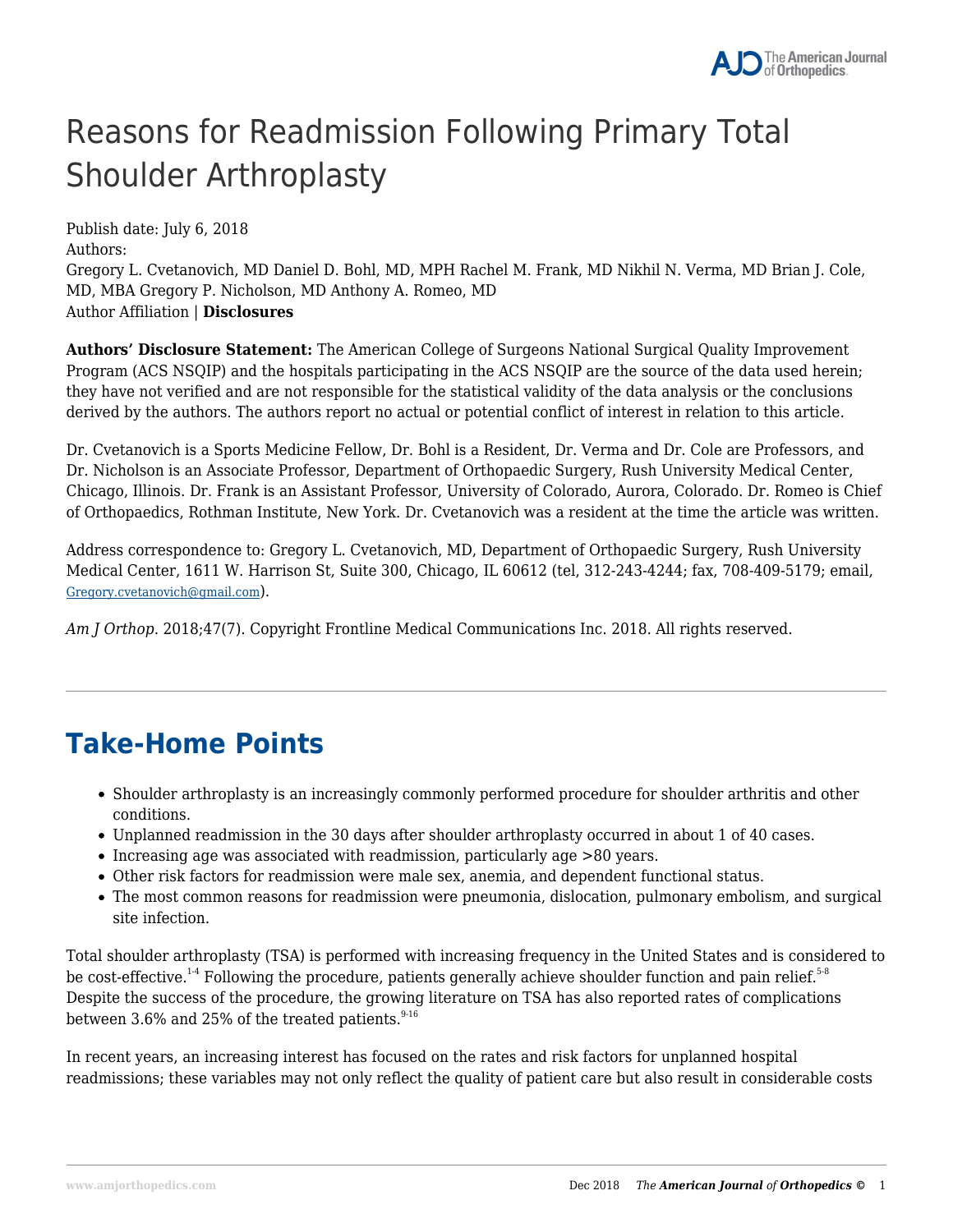to the healthcare system. For instance, among Medicare patients, readmissions within 30 days of discharge occur in almost 20% of cases, costing  $$17.4$  billion per year.<sup>17</sup> Readmission rates increasingly factor into hospital performance metrics and reimbursement, including the Hospital Readmissions Reduction Program of the Patient Protection and Affordable Care Act that reduces Centers for Medicare and Medicaid Services payments to hospitals with high 30-day readmission rates. $^{18}$ 

To date, only a few studies have evaluated readmission following TSA, with 30- to 90-day readmission rates ranging from 4.5% to 7.3%.<sup>19-23</sup> These studies comprised single institution series<sup>20,22</sup> and analyses of administrative databases.19,21,23 Most studies have shown that readmission occurs more often for medical than surgical reasons, with surgical reasons most commonly including infection and dislocation.<sup>19-23</sup> However, only limited analyses have been conducted regarding risk factors for readmission.<sup>21,23</sup> To date and to our knowledge, no study has investigated reasons for readmission following TSA using nationwide data.

This study aims to determine the rates, risk factors, and reasons for hospital readmission following primary TSA in the United States using the American College of Surgeons National Surgical Quality Improvement Program (NSQIP) database.

# **Methods**

## **Data Source**

The NSQIP database was utilized to address the study purpose. NSQIP is a nationwide prospective surgical registry established by the American College of Surgeons and reports data from academic and community hospitals across the United States.<sup>24</sup> Patients undertaking surgery at these centers are followed by the surgical clinical reviewers at the participating NSQIP sites prospectively for 30 days following the procedure to record complications including readmission. Preoperative and surgical data, such as demographics, medical comorbid diseases, and operative time, are also included. Previous studies have analyzed the complications of various orthopedic surgeries using the NSOIP data. $14,16,25-30$ 

### **Data Collection**

We retrospectively identified from NSQIP the patients who underwent primary TSA (anatomic or reverse) in 2013 to 2014. The timeframe 2013 to 2014 was used because NSQIP only began recording reasons for readmission in 2013. The inclusion criteria were as follows: *Current Procedural Terminology* (*CPT*) code for TSA (23472); preoperative diagnosis according to the *International Classification of Diseases, Ninth Revision* (*ICD-9*) codes 714.0, 715.11, 715.31, 715.91, 715.21, 715.89, 716.xx 718.xx, 719.xx, 726.x, 727.xx, and 733.41 (where x is a wild card digit); and no missing demographic, comorbidity, or outcome data. Anatomic and reverse TSA were analyzed together because they share the same *CPT* code, and the NSQIP database prevents searching by the *ICD-9* procedure code.

The rate of unplanned readmission to the hospital within 30 postoperative days was characterized. The reasons for readmission in this 30-day period were only available in 2013 and were determined using the *ICD-9* diagnosis codes. Patient demographics were recorded for use in identifying potential risk factors for readmission; the demographic data included sex, age, smoking status, body mass index (BMI), and comorbidities, including endstage renal disease, dyspnea on exertion, congestive heart failure, diabetes mellitus, hypertension, and chronic obstructive pulmonary disease (COPD).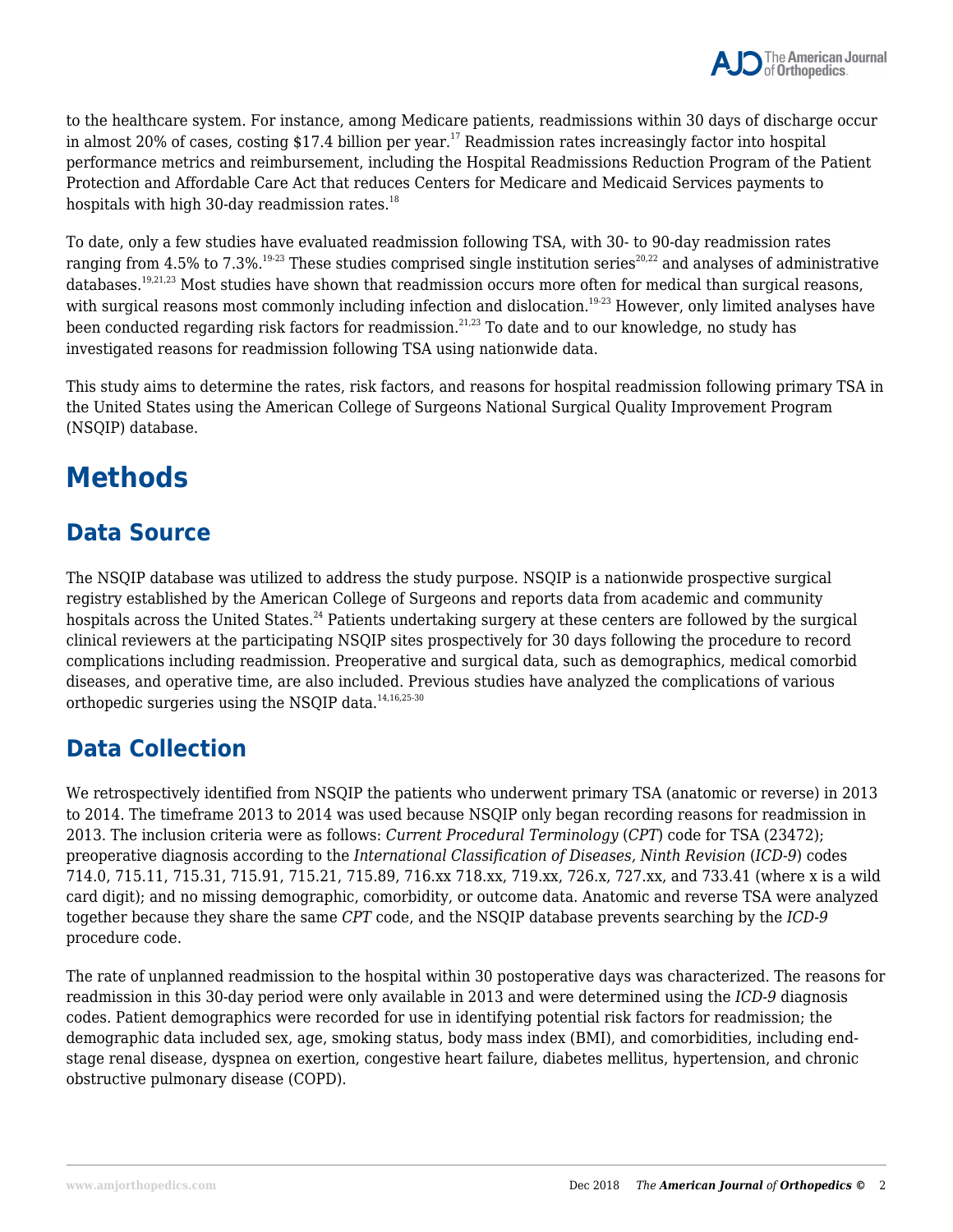## **Statistical Analysis**

Statistical analyses were performed using Stata version 13.1 (StataCorp). First, using bivariate and multivariate regression, demographic and comorbidity factors were tested for independent association with readmission to the hospital within 30 days of surgery. Second, among the readmitted patients, the reasons for readmission were tabulated. Of note, the reasons for readmission were only documented for the procedures performed in 2013. All tests were 2-tailed and conducted at an  $\alpha$  level of 0.05.

# **Results**

A total of 3627 TSA patients were identified. The mean age ( $\pm$  standard deviation) was 69.4  $\pm$  9.5 years, 55.8% of patients were female, and mean BMI was 30.1 ± 7.0 years. **Table 1** provides the additional demographic data. Of the 3627 included patients, 93 (2.56%) were readmitted within 30 days of surgery. The 95% confidence interval for the estimated rate of readmission reached 2.05% to 3.08%.

In the bivariate analyses (**Table 2**), the following factors were positively associated readmission: older age (60-69 years, relative risk  $[RR] = 1.6$ ; 70-79 years,  $RR = 2.2$ ; ≥80 years,  $RR = 3.3$ ;  $P = .011$ ), dependent functional status  $(RR = 2.9, P = .008)$ , and anemia  $(RR = 2.2, P < .001)$ .

In the multivariate analyses (**Table 3**), the following factors were independent risk factors for readmission: older age (60-69 years, RR = 1.6; 70-79 years, RR = 2.3; ≥80 years, RR = 3.1; *P* =.027), male sex (RR = 1.6, *P* = .025), anemia (RR = 1.9,  $P = .005$ ), and dependent functional status (RR = 2.8,  $P = .012$ ). Interestingly, readmission showed no independent association with diabetes, dyspnea on exertion, BMI, COPD, hypertension, or current smoking status  $(P > .05$  for each).

The reasons for readmission were available for 84 of the 93 readmitted patients. The most common reasons for readmission included pneumonia (14 cases, 16.7%), dislocation (7 cases, 8.3%), pulmonary embolism (7 cases, 8.3%), and surgical site infection (6 cases, 7.1%) (**Table 4**).

# **Discussion**

Our analysis of 3042 TSAs from the NSQIP database suggests that unplanned readmission to the hospital occurs following about 1 in 40 cases of TSA. The study also suggests that the most common reasons for readmission encompass pneumonia, dislocation, pulmonary embolism, and surgical site infection. Old age, male sex, anemia, and dependent functional status serve as risk factors for readmission, and patients with such factors should be counseled and monitored accordingly.

In recent years, an increasing emphasis has centered on reducing rates of hospital readmission, with programs such as the Hospital Readmissions Reduction Program of the Affordable Care Act cutting reimbursements for hospitals with high 30-day readmission rates.<sup>17,18</sup> To date, only a few studies have evaluated the reasons for readmission and readmission rates for TSA.19-23 Initial reports consisted of single-institution TSA registry reviews. For example, Mahoney and colleagues<sup>20</sup> retrospectively evaluated shoulder arthroplasty procedures at their institution to document the readmission rates, finding a 5.9% readmission rate at 30 days. Readmission occurred more frequently in the first 30 days following discharge than in the 30- to 90-day period, with the most common reasons for readmission including medical complications, infection, and dislocation. Streubel and colleagues<sup>22</sup> evaluated reoperation rates from their institution's TSA registry, finding a 0.6% reoperation rate for primary TSA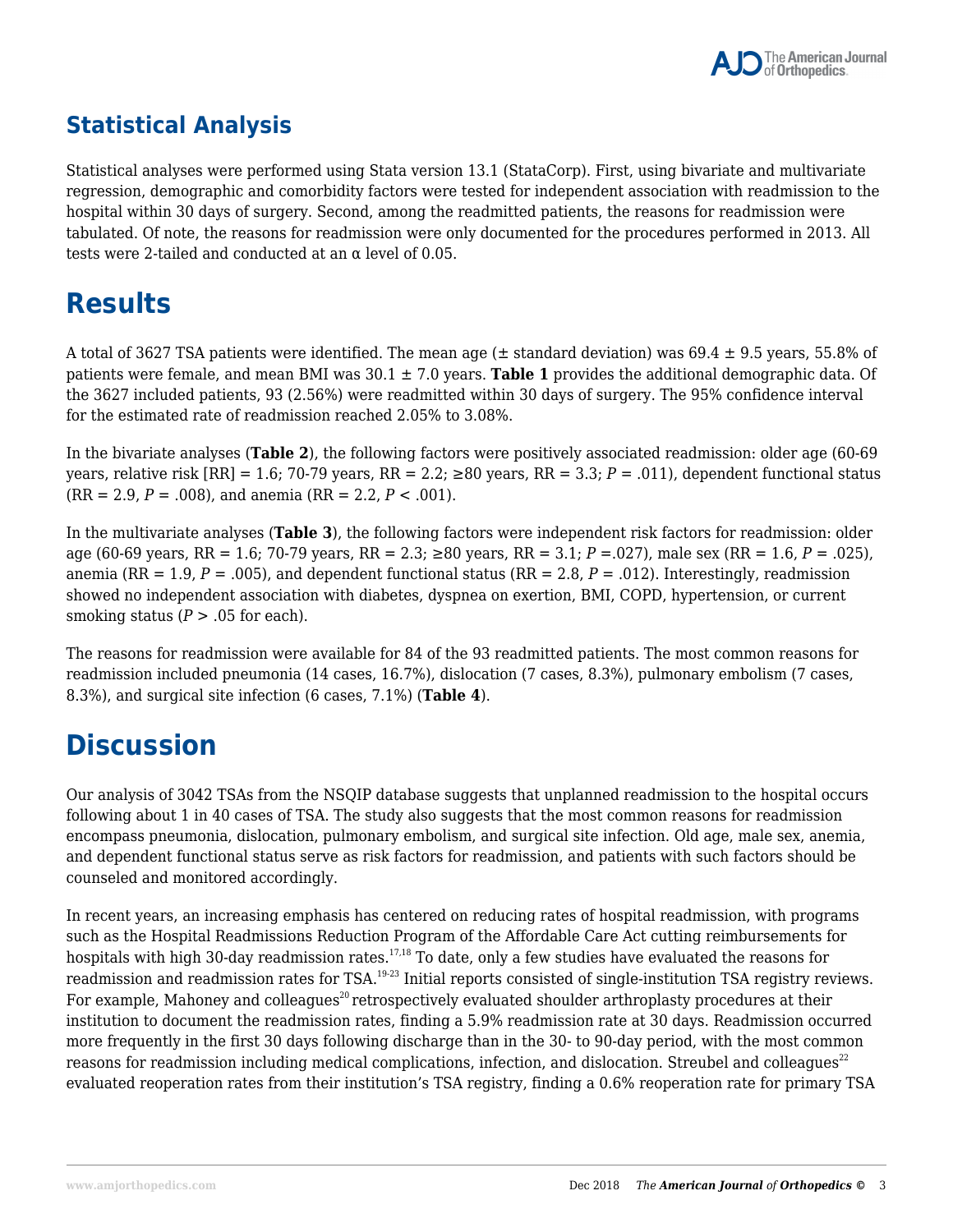at 30 days and 1.5% for revision TSA. Instability and infection were the most common indications for reoperation. Our findings confirm these single-institution results and demonstrate their application to a nationwide sample of TSA, not just to high-volume academic centers. We similarly observed that dislocation, surgical site infection, and medical complications (mostly pneumonia and pulmonary embolism) were common causes of readmission, and that the 30-day readmission rate was about 1 in 40.

Several authors have since used statewide databases to analyze and determine risk factors for readmission following TSA. Lyman and colleagues<sup>19</sup> used the New York State Database to show that higher hospital TSA surgical volume was associated with a lower rate of readmission when age and comorbidities were controlled for in a multivariate model. Old age was also associated with an increased readmission rate in their multivariate analysis, but comorbidities (as measured by the Charlson comorbidity index) presented a nonsignificant associative trend. These authors opted not to determine specific causes of readmission. Schairer and colleagues $^{21}$ used State Inpatient Databases from 7 states, finding a 90-day readmission rate of 7.3%, 82% of which were due to medical complications and 18% of which were due to surgical complications (mostly infection and dislocation). Their multivariate regression revealed that male sex, reverse TSA, Medicaid insurance, patients discharged to inpatient rehabilitation or nursing facilities, medical comorbidities, and low-volume TSA hospitals were associated with readmission. Zhang and colleagues<sup>23</sup> used the same source to show that the 90-day readmission rate reached 14% for surgically treated proximal humerus fractures and higher for patients who underwent open reduction internal fixation, were female, were African American, were discharged to a nursing facility, possessed Medicaid insurance, or experienced medical comorbidities. Most recently, Basques and colleagues<sup>31</sup> analyzed 1505 TSA cases from 2011 and 2012 in the NSQIP database, finding a 3.3% rate of readmission, with heart disease and hypertension as risk factors for readmission. Although the limitations of the NSQIP database prevented us from analyzing surgeon and hospital TSA volume or reverse vs anatomic TSA, our results confirm that the findings from statewide database studies apply to the United States nationwide NSQIP database. Old patient age, male sex, and medical comorbidities (anemia and dependent functional status) are independent risk factors for TSA readmission. We identified pneumonia, dislocation, pulmonary embolism, and surgical site infection as the most common reasons for readmission.

This study features several limitations that should be considered when interpreting the results. Anatomic and reverse TSA share a *CPT* code and were not separated using NSQIP data. A number of studies have reported that reverse TSA may place patients at higher risk for readmission;<sup>20,21</sup> however, confounding by other patient factors could play a role in this finding. The 30-day timeframe for readmission is another potential limitation; however, this timeframe is frequently used in other studies and is the relevant timeframe for the reduced reimbursement penalties from the Hospital Readmissions Reduction Program of the Affordable Care Act.<sup>18</sup> Furthermore, the NSQIP database contains no information on surgeon or hospital TSA volume, which is a result of safeguards for patient and provider privacy. Additionally, readmission data were only available for 2011 to 2013, with causes of readmission only present in 2013. Although provided with such current information, we cannot analyze readmission trends over time, such as in response to the Affordable Care Act of 2010. Finally, although NSQIP surgical clinical reviewers strive to identify readmissions to other hospitals during their reviews of outpatient medical records, proportions of these readmissions are possibly missed. Therefore, our 30-day readmission rate may slightly underestimate the true rate.

Despite these limitations, the NSQIP database offers a unique opportunity to examine risk factors and reasons for readmission following TSA. The prior literature on readmission following TSA stemmed either from limited samples or administrative data, which feature known limitations.<sup>32</sup> By utilizing a large, prospective, nonadministrative, nationwide sample, our findings are probably both more reliable and generalizable to the country as a whole.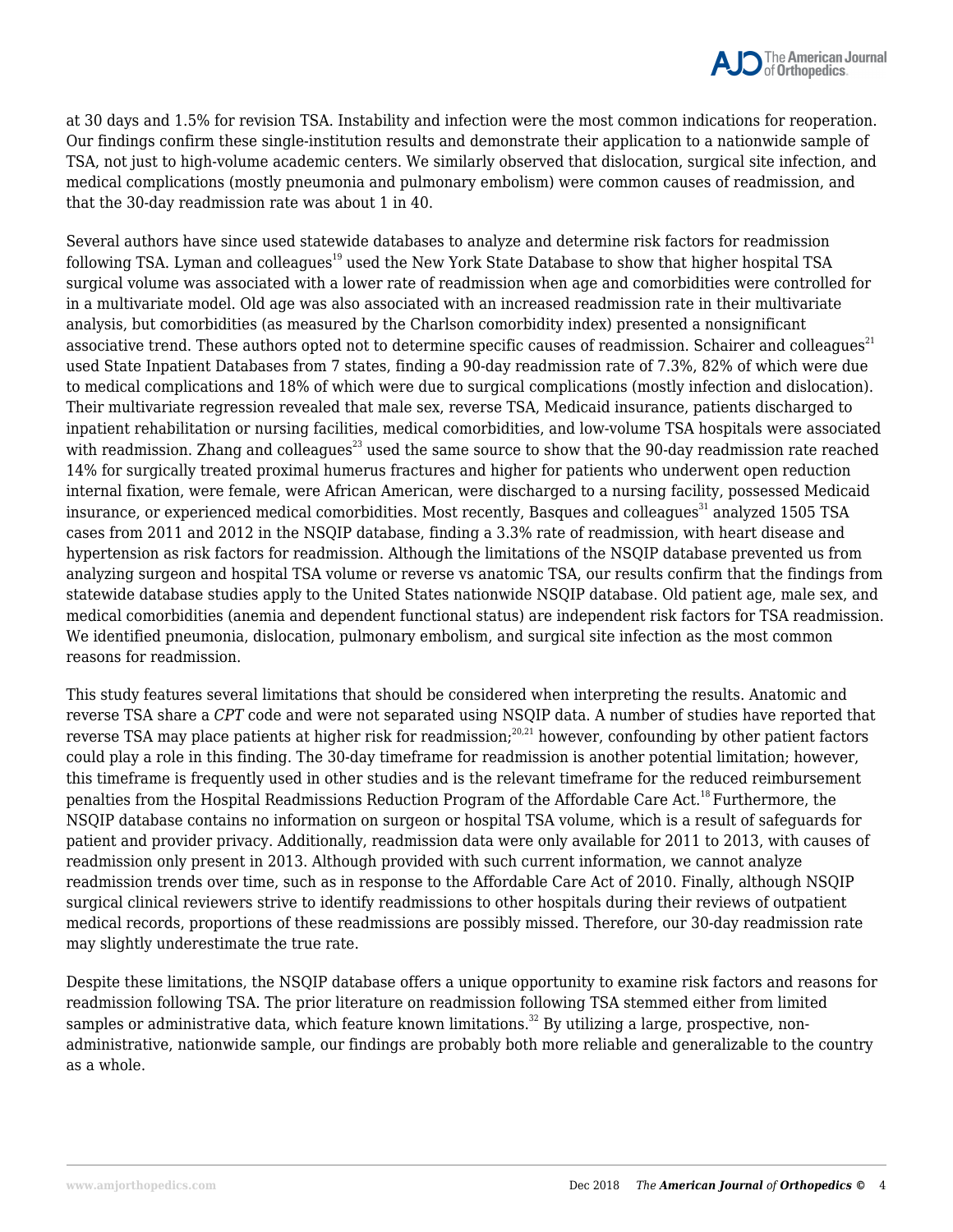# **Conclusion**

Unplanned readmission occurs following about 1 in 40 cases of TSA. The most common causes of readmission include pneumonia, dislocation, pulmonary embolism, and surgical site infection. Patients with old age, male sex, anemia, and dependent functional status are at a higher risk for readmission and should be counseled and monitored accordingly.

### *This paper will be judged for the Resident Writer's Award.*

# **Key Info**

# **Figures/Tables**

Figures / Tables:

**Table 1.** Patient Population

|                                          | Number Percent    |        |
|------------------------------------------|-------------------|--------|
| <b>Total</b>                             | 3627              | 100.0% |
| Age                                      |                   |        |
| 18-59                                    | 539               | 14.9%  |
| 60-69                                    | $\overline{12}35$ | 34.1%  |
| $70 - 79$                                | 1317              | 36.3%  |
| $\geq 80$                                | 536               | 14.8%  |
| Sex                                      |                   |        |
| Male                                     | 1603              | 44.2%  |
| Female                                   | 2024              | 55.8%  |
| <b>Body mass index</b>                   |                   |        |
| Normal $(<25 \text{ kg/m}^2)$            | 650               | 17.9%  |
| Overweight $(25-30 \text{ kg/m}^2)$ 1147 |                   | 31.6%  |
| Obese ( $\geq$ 30 kg/m <sup>2</sup> )    | 1830              | 50.5%  |
| <b>Functional status</b>                 |                   |        |
| Independent                              | 3544              | 97.7%  |
| Dependent                                | 83                | 2.3%   |
| <b>Diabetes mellitus</b>                 |                   |        |
| No                                       | 3022              | 83.3%  |
| Yes                                      | 605               | 16.7%  |
| Dyspnea on exertion                      |                   |        |
| N <sub>0</sub>                           | 3393              | 93.6%  |
| Yes                                      | 234               | 6.5%   |
| <b>Hypertension</b>                      |                   |        |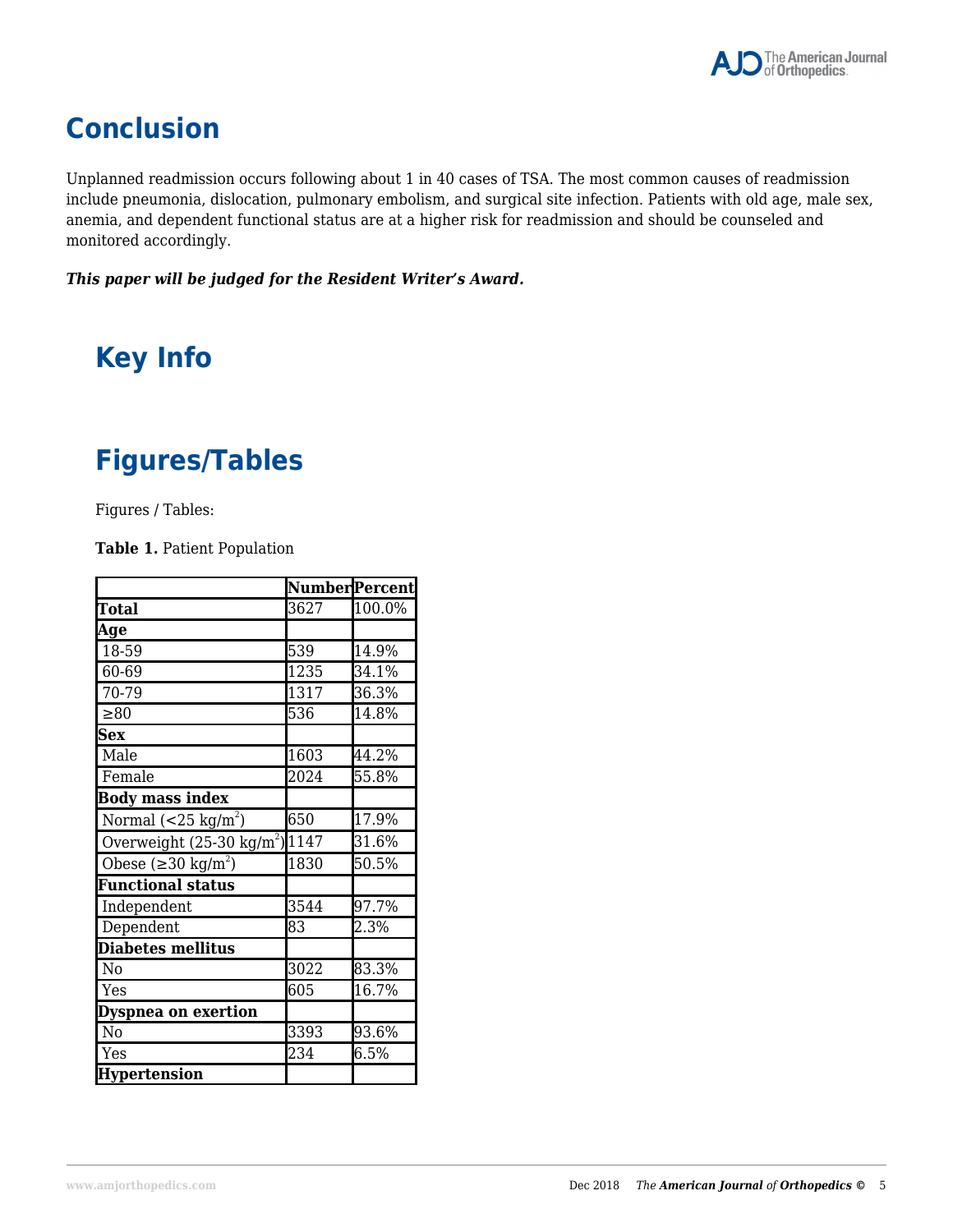

| N <sub>o</sub>        | $\overline{1}192$ | 32.9%   |
|-----------------------|-------------------|---------|
| Yes                   | 2435              | 67.1%   |
| <b>COPD</b>           |                   |         |
| N <sub>o</sub>        | 3384              | 93.3%   |
| Yes                   | 243               | $6.7\%$ |
| <b>Current smoker</b> |                   |         |
| N <sub>o</sub>        | 3249              | 89.6%   |
| Yes                   | 378               | 10.4%   |
| Anemia                |                   |         |
| No                    | 3051              | 84.1%   |
| Yes                   | 576               | 15.9%   |

Abbreviation: COPD, chronic obstructive pulmonary disease.

**Table 2.** Bivariate Analysis of Risk Factors for Readmission

|                                                       |                |                                 | Rate RR 95% CIP-value |
|-------------------------------------------------------|----------------|---------------------------------|-----------------------|
| <u>Age</u>                                            |                |                                 | 0.011                 |
| 18-59                                                 | 1.30% Ref.     |                                 |                       |
| 60-69                                                 |                | 2.02% 1.6 0.7-3.6               |                       |
| $70-79$                                               |                | 2.89% 2.2 1.0-4.9               |                       |
| $\geq 80$                                             |                | 4.29% 3.3 1.4-7.6               |                       |
| <b>Sex</b>                                            |                |                                 | 0.099                 |
| Female                                                | 2.17%Ref.      |                                 |                       |
| Male                                                  |                | 3.06% 1.4 0.9-2.1               |                       |
| <b>Body mass index</b>                                |                |                                 | 0.764                 |
| Normal $(<25 \text{ kg/m}^2)$                         | 2.92%Ref.      |                                 |                       |
| Overweight (25-30 kg/m <sup>2</sup> )2.35%0.8 0.5-1.4 |                |                                 |                       |
| Obese $(\geq 30 \text{ kg/m}^2)$                      | $2.57\%$ 0.9   | $0.5 - 1.5$                     |                       |
| <b>Functional status</b>                              |                |                                 | 0.008                 |
| Independent                                           | 2.45%Ref.      |                                 |                       |
| Dependent                                             |                | 7.23% 2.9 1.3-6.5               |                       |
| Diabetes mellitus                                     |                |                                 | 0.483                 |
| N <sub>o</sub>                                        | 2.48%Ref.      |                                 |                       |
| Yes                                                   | $2.98\%$ 1.2   | $0.7 - 2.0$                     |                       |
| Dyspnea on exertion                                   |                |                                 | 0.393                 |
| N <sub>o</sub>                                        | $2.51\%$ Ref.  |                                 |                       |
| Yes                                                   |                | $3.42\%$ 1.4 0.7-2.8            |                       |
| <b>Hypertension</b>                                   |                |                                 | 0.145                 |
| N <sub>o</sub>                                        | 2.01%Ref.      |                                 |                       |
| Yes                                                   |                | 2.83% 1.4 0.9-2.2               |                       |
| $\overline{\mathbf{COPD}}$                            |                |                                 | $0.\overline{457}$    |
| N <sub>o</sub>                                        | 2.51%Ref.      |                                 |                       |
| Yes                                                   | $3.29\%$ $1.3$ | $0.6 - 2.7$                     |                       |
| <b>Current smoker</b>                                 |                |                                 | 0.116                 |
| N <sub>0</sub>                                        | 2.71%Ref.      |                                 |                       |
| Yes                                                   |                | $1.\overline{32\%}$ 0.5 0.2-1.2 |                       |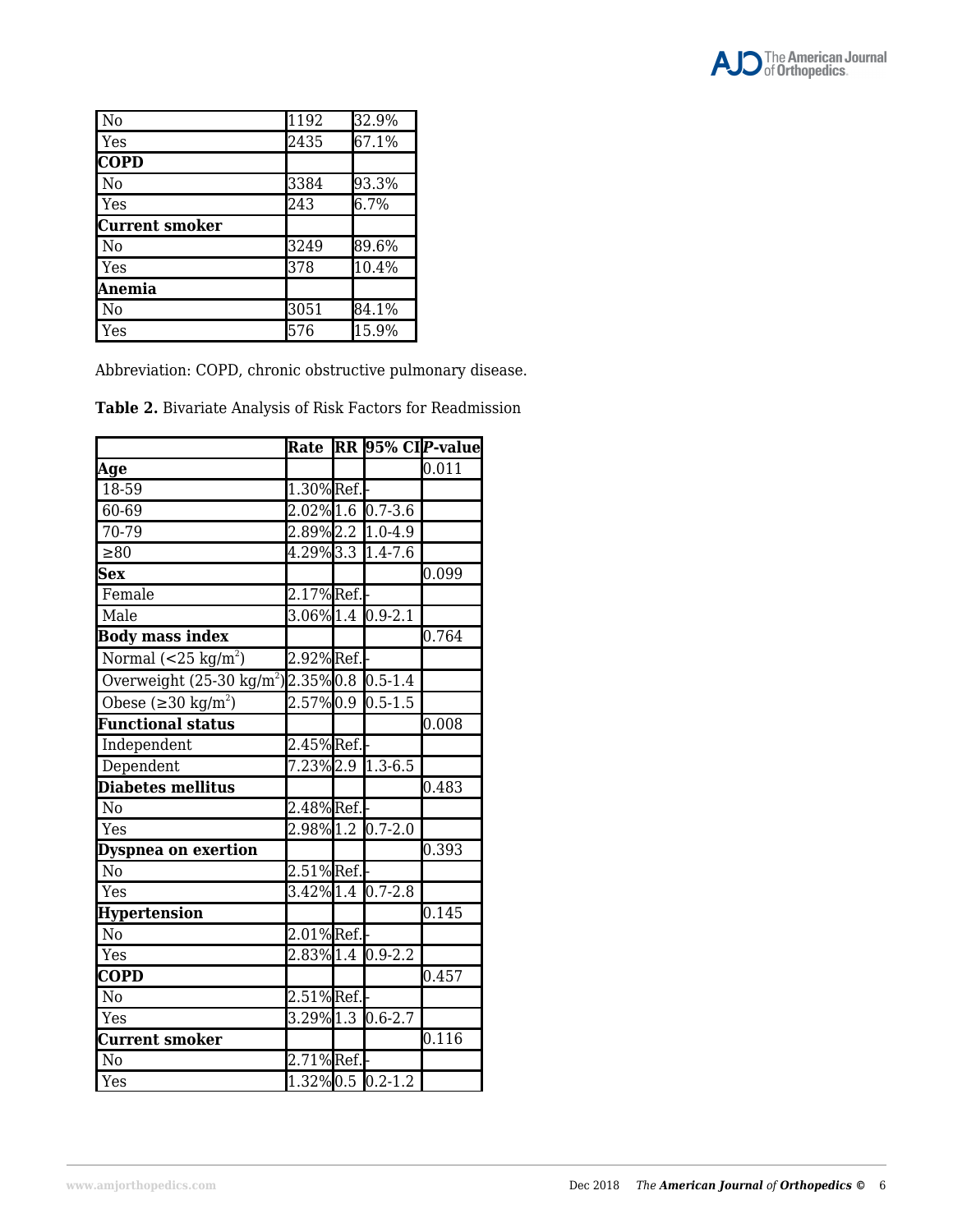| <b>Anemia</b>    |           |                                      | $\approx 0.001$ |
|------------------|-----------|--------------------------------------|-----------------|
| l No             | 2.16%Ref. |                                      |                 |
| $\mathsf{I}$ Yes |           | $4.69\%$ 2.2 $\vert$ 1.4-3.4 $\vert$ |                 |

Abbreviations: CI, confidence interval; COPD, chronic obstructive pulmonary disease; RR, relative risk.

**Table 3.** Independent Risk Factors for Readmission on Multivariate Analysis

|                          | Rate                |                   | RR 95% CIP-value |
|--------------------------|---------------------|-------------------|------------------|
| Age                      |                     |                   | 0.027            |
| 18-59                    | $1.30\%$ Ref        |                   |                  |
| 60-69                    |                     | 2.02% 1.6 0.7-3.6 |                  |
| 70-79                    |                     | 2.89% 2.3 1.0-5.1 |                  |
| $\geq 80$                |                     | 4.29% 3.1 1.3-7.4 |                  |
| <b>Sex</b>               |                     |                   | 0.025            |
| Female                   | $2.17\sqrt{8}$ Ref. |                   |                  |
| Male                     |                     | 3.06% 1.6 1.1-2.4 |                  |
| Anemia                   |                     |                   | 0.005            |
| N <sub>o</sub>           | $2.16\sqrt{Ref}$    |                   |                  |
| Yes                      |                     | 4.69% 1.9 1.2-3.0 |                  |
| <b>Functional status</b> |                     |                   | 0.012            |
| Independent              | $2.45%$ Ref         |                   |                  |
| Dependent                |                     | 7.23% 2.8 1.3-6.2 |                  |

Abbreviations: CI, confidence interval; COPD, chronic obstructive pulmonary disease; RR, relative risk.

### **Table 4.** Reasons for Readmission

|                                    |                | <b>Number</b> Percent |
|------------------------------------|----------------|-----------------------|
| Pneumonia                          | 14             | 16.7%                 |
| Dislocation                        |                | 8.3%                  |
| Pulmonary embolism                 |                | 8.3%                  |
| Surgical site infection            | 6              | 7.1%                  |
| Atrial fibrillation                | 4              | 4.8%                  |
| Hematoma                           | 4              | 4.8%                  |
| Altered mental status              | 3              | 3.6%                  |
| Chest pain                         | 3              | 3.6%                  |
| Renal insufficiency/kidney failure | 3              | 3.6%                  |
| Urinary tract infection            | 3              | 3.6%                  |
| Acute gastric or duodenal ulcer    | 2              | 2.4%                  |
| Dermatitis/other allergic reaction | $\overline{2}$ | 2.4%                  |
| Orthostatic hypotension/syncope    | 2              | 2.4%                  |
| Pain                               |                | 2.4%                  |
| Respiratory distress               | 2              | 2.4%                  |
| Sepsis                             | 2              | 2.4%                  |
| Urinary retention                  | 2              | 2.4%                  |
| Acute cholecystitis                |                | 1.2%                  |
| Cerebrovascular accident           |                | 1.2%                  |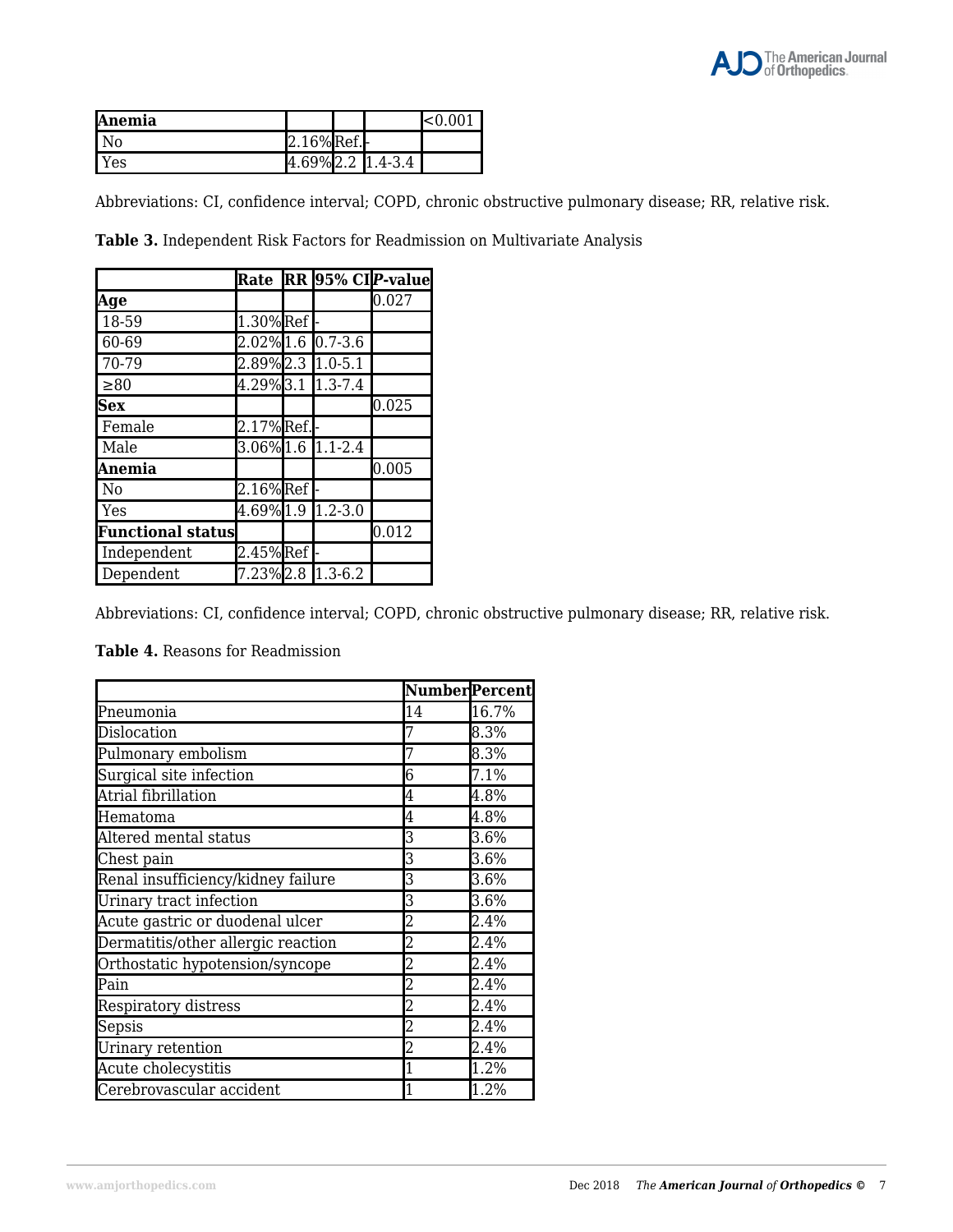

| Constipation                                          | 1.2% |
|-------------------------------------------------------|------|
| Contusion of shoulder                                 | 1.2% |
| Deep venous thrombosis requiring therapy <sup>1</sup> | 1.2% |
| Gastrointestinal hemorrhage                           | 1.2% |
| Gout                                                  | 1.2% |
| Hepatic encephalopathy                                | 1.2% |
| Intestinal infection                                  | 1.2% |
| Narcotic overdose                                     | 1.2% |
| Nausea/vomiting                                       | 1.2% |
| Proximal humerus fracture                             | 1.2% |
| Rotator cuff tear                                     | 1.2% |
| Seroma                                                | 1.2% |
| Unspecified disease of pericardium                    | 1.2% |
| Weakness                                              | 1.2% |

# **References**

### **References**

### References

1. Adams JE, Sperling JW, Hoskin TL, Melton LJ, Cofield RH. Shoulder arthroplasty in Olmsted County, Minnesota, 1976-2000: a population-based study. *J Shoulder Elbow Surg.* 2006;15(1):50-55. doi:10.1016/j.jse.2005.04.009.

2. Jain NB, Higgins LD, Guller U, Pietrobon R, Katz JN. Trends in the epidemiology of total shoulder arthroplasty in the United States from 1990-2000. *Arthritis Rheum.* 2006;55(4):591-597. doi:10.1002/art.22102.

3. Kim SH, Wise BL, Zhang Y, Szabo RM. Increasing incidence of shoulder arthroplasty in the United States. *J Bone Joint Surg Am.* 2011;93(24):2249-2254. doi:10.2106/JBJS.J.01994. doi:10.2106/JBJS.J.01994.

4. Mather RC, Watters TS, Orlando LA, Bolognesi MP, Moorman CT. Cost effectiveness analysis of hemiarthroplasty and total shoulder arthroplasty. *J Shoulder Elbow Surg.* 2010;19(3):325-334. doi:10.1016/j.jse.2009.11.057.

5. Carter MJ, Mikuls TR, Nayak S, Fehringer EV, Michaud K. Impact of total shoulder arthroplasty on generic and shoulder-specific health-related quality-of-life measures: a systematic literature review and meta-analysis. *J Bone Joint Surg Am.* 2012;94(17):e127. doi:10.2106/JBJS.K.00204.

6. Deshmukh AV, Koris M, Zurakowski D, Thornhill TS. Total shoulder arthroplasty: long-term survivorship, functional outcome, and quality of life. *J Shoulder Elbow Surg.* 2005;14(5):471-479. doi:10.1016/j.jse.2005.02.009.

7. Montoya F, Magosch P, Scheiderer B, Lichtenberg S, Melean P, Habermeyer P. Midterm results of a total shoulder prosthesis fixed with a cementless glenoid component. *J Shoulder Elbow Surg.*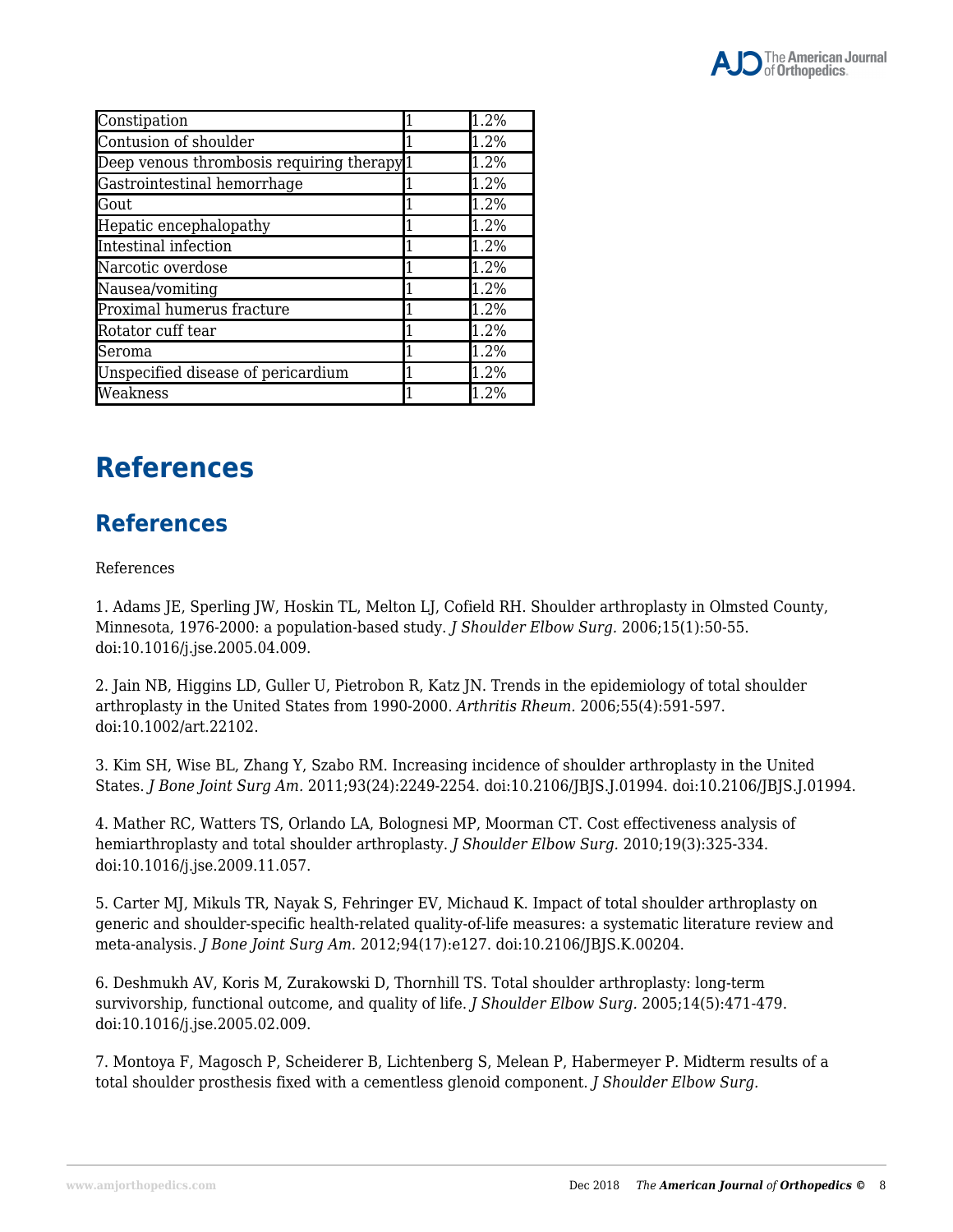2013;22(5):628-635. doi:10.1016/j.jse.2012.07.005.

8. Raiss P, Bruckner T, Rickert M, Walch G. Longitudinal observational study of total shoulder replacements with cement: fifteen to twenty-year follow-up. *J Bone Joint Surg Am.* 2014;96(3):198-205. doi:10.2106/JBJS.M.00079.

9. Bohsali KI, Wirth MA, Rockwood CA. Complications of total shoulder arthroplasty. *J Bone Joint Surg Am.* 2006;88(10):2279-2292. doi:10.2106/JBJS.F.00125.

10. Chalmers PN, Gupta AK, Rahman Z, Bruce B, Romeo AA, Nicholson GP. Predictors of early complications of total shoulder arthroplasty. *J Arthroplasty.* 2014;29(4):856-860. doi:10.1016/j.arth.2013.07.002.

11. Cheung E, Willis M, Walker M, Clark R, Frankle MA. Complications in reverse total shoulder arthroplasty. *J Am Acad Orthop Surg.* 2011;19(7):439-449.

12. Papadonikolakis A, Neradilek MB, Matsen FA. Failure of the glenoid component in anatomic total shoulder arthroplasty: a systematic review of the English-language literature between 2006 and 2012. *J Bone Joint Surg Am.* 2013;95(24):2205-2212. doi:10.2106/JBJS.L.00552.

13. Saltzman BM, Chalmers PN, Gupta AK, Romeo AA, Nicholson GP. Complication rates comparing primary with revision reverse total shoulder arthroplasty. *J Shoulder Elbow Surg.* 2014;23(11):1647-1654. doi:10.1016/j.jse.2014.04.015.

14. Shields E, Iannuzzi JC, Thorsness R, Noyes K, Voloshin I. Perioperative complications after hemiarthroplasty and total shoulder arthroplasty are equivalent. *J Shoulder Elbow Surg.* 2014;23(10):1449-1453. doi:10.1016/j.jse.2014.01.052.

15. Sperling JW, Hawkins RJ, Walch G, Mahoney AP, Zuckerman JD. Complications in total shoulder arthroplasty. *Instr Course Lect.* 2013;62:135-141.

16. Shields E, Thirukumaran C, Thorsness R, Noyes K, Voloshin I. An analysis of adult patient risk factors and complications within 30 days after arthroscopic shoulder surgery. *Arthroscopy*. 2015;31(5):807-815. doi:10.1016/j.arthro.2014.12.011.

17. Jencks SF, Williams MV, Coleman EA. Rehospitalizations among patients in the Medicare fee-forservice program. *N Engl J Med.* 2009;360(14):1418-1428. doi:10.1056/NEJMsa0803563.

18. Centers for Medicare & Medicaid Services. Readmissions reduction program (HRRP). . Updated April 27, 2018. Accessed June 29, 2018.

19. Lyman S, Jones EC, Bach PB, Peterson MG, Marx RG. The association between hospital volume and total shoulder arthroplasty outcomes. *Clin Orthop Relat Res*. 2005;432:132-137. doi:10.1097/01.blo.0000150571.51381.9a.

20. Mahoney A, Bosco JA, Zuckerman JD. Readmission after shoulder arthroplasty. *J Shoulder Elbow Surg.* 2014;23(3):377-381. doi:10.1016/j.jse.2013.08.007.

21. Schairer WW, Zhang AL, Feeley BT. Hospital readmissions after primary shoulder arthroplasty. *J Shoulder Elbow Surg.* 2014;23(9):1349-1355. doi:10.1016/j.jse.2013.12.004.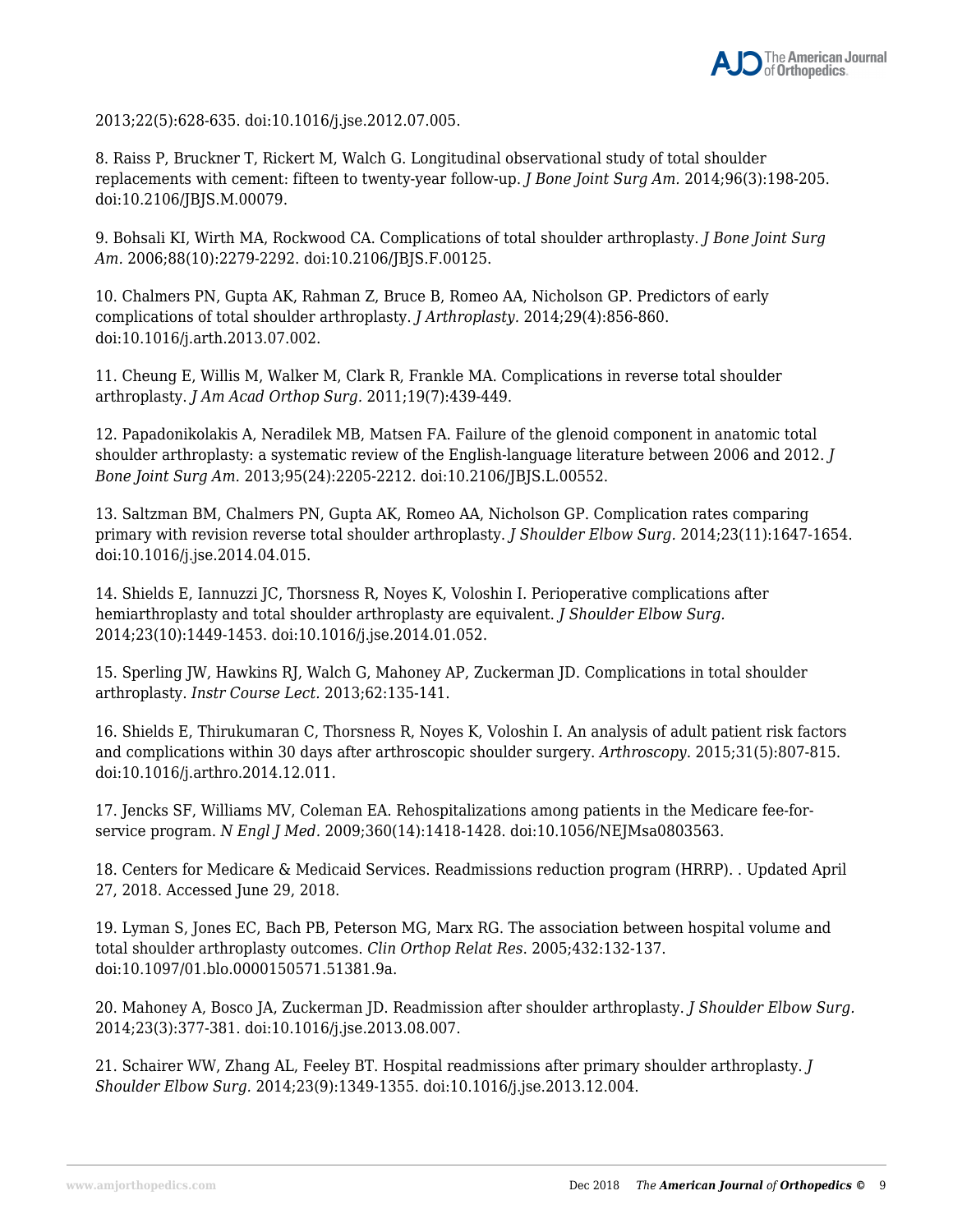

22. Streubel PN, Simone JP, Sperling JW, Cofield R. Thirty and ninety-day reoperation rates after shoulder arthroplasty. *J Bone Joint Surg Am.* 2014;96(3):e17. doi:10.2106/JBJS.M.00127.

23. Zhang AL, Schairer WW, Feeley BT. Hospital readmissions after surgical treatment of proximal humerus fractures: is arthroplasty safer than open reduction internal fixation? *Clin Orthop Relat Res.* 2014;472(8):2317-2324. doi:10.1007/s11999-014-3613-y.

24. American College of Surgeons. ACS National Surgical Quality Improvement Program. http://www.acsnsqip.org. Accessed July 15, 2015.

25. Basques BA, Gardner EC, Varthi AG, et al. Risk factors for short-term adverse events and readmission after arthroscopic meniscectomy: does age matter? *Am J Sports Med.* 2015;43(1):169-175. doi:10.1177/0363546514551923.

26. Haughom BD, Schairer WW, Hellman MD, Yi PH, Levine BR. Does resident involvement impact postoperative complications following primary total knee arthroplasty? An analysis of 24,529 cases. *J Arthroplasty.* 2014;29(7):1468-1472.e2. doi:10.1016/j.arth.2014.02.036.

27. Haughom BD, Schairer WW, Hellman MD, Yi PH, Levine BR. Resident involvement does not influence complication after total hip arthroplasty: an analysis of 13,109 cases. *J Arthroplasty.* 2014;29(10):1919-1924. doi:10.1016/j.arth.2014.06.003.

28. Martin CT, Gao Y, Pugely AJ, Wolf BR. 30-day morbidity and mortality after elective shoulder arthroscopy: a review of 9410 cases. *J Shoulder Elbow Surg*. 2013;22(12):1667-1675.e1. doi:10.1016/j.jse.2013.06.022.

29. Martin CT, Pugely AJ, Gao Y, Wolf BR. Risk factors for thirty-day morbidity and mortality following knee arthroscopy: a review of 12,271 patients from the national surgical quality improvement program database. *J Bone Joint Surg Am.* 2013;95(14):e98 1-10. doi:10.2106/JBJS.L.01440.

30. Waterman BR, Dunn JC, Bader J, Urrea L, Schoenfeld AJ, Belmont PJ. Thirty-day morbidity and mortality after elective total shoulder arthroplasty: patient-based and surgical risk factors. *J Shoulder Elbow Surg.* 2015;24(1):24-30. doi:10.1016/j.jse.2014.05.016.

31. Basques BA, Gardner EC, Toy JO, Golinvaux NS, Bohl DD, Grauer JN. Length of stay and readmission after total shoulder arthroplasty: an analysis of 1505 cases. *Am J Orthop.* 2015;44(8):E268-E271.

32. Bohl DD, Russo GS, Basques BA, et al. Variations in data collection methods between national databases affect study results: a comparison of the nationwide inpatient sample and national surgical quality improvement program databases for lumbar spine fusion procedures. *J Bone Joint Surg Am.* 2014;96(23):e193. doi:10.2106/JBJS.M.01490.

## **Multimedia**